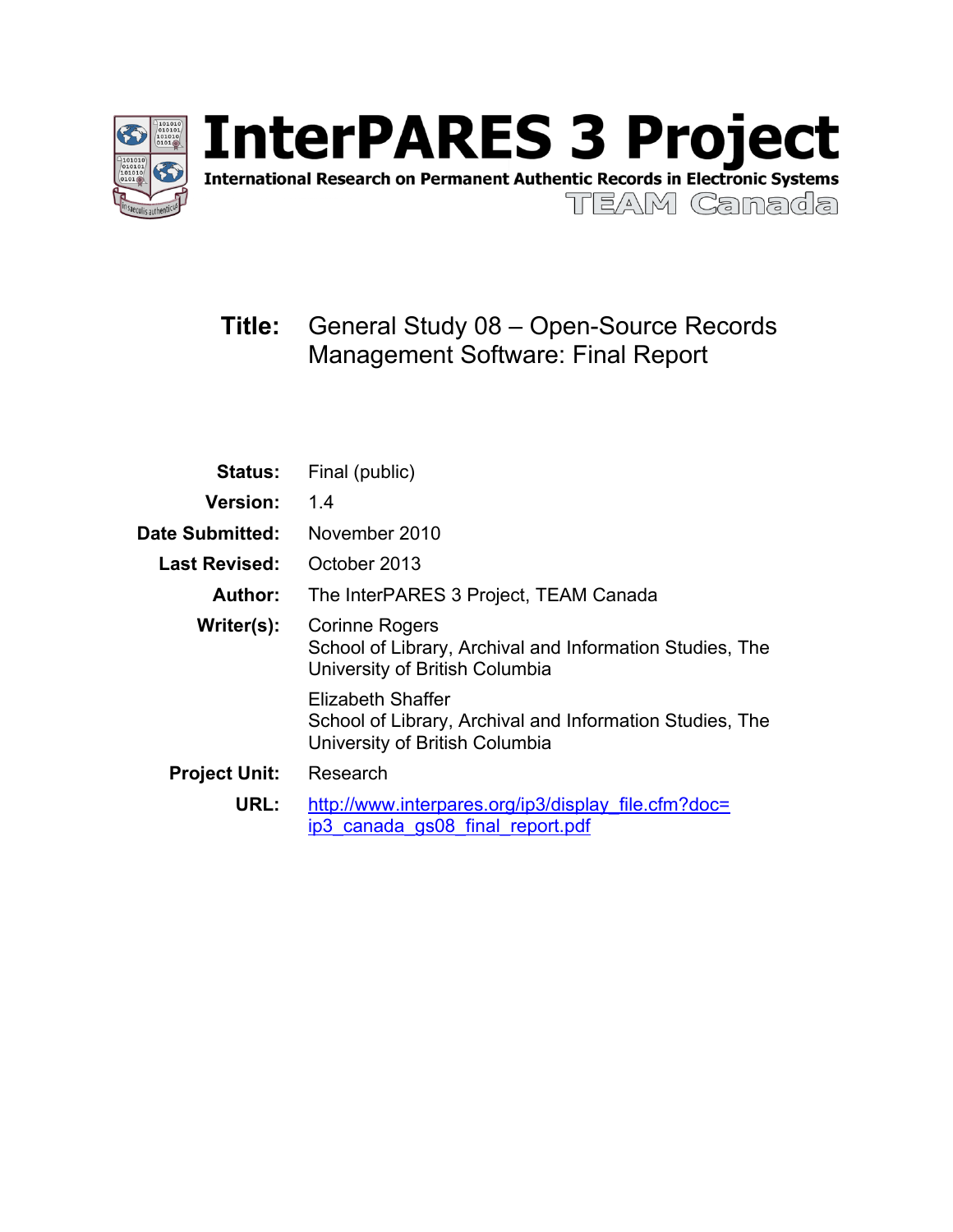# **Document Control**

| Version history |            |                          |                                                                                  |  |  |
|-----------------|------------|--------------------------|----------------------------------------------------------------------------------|--|--|
| Version         | Date       | $\underline{By}$         | Version notes                                                                    |  |  |
| 1.2             | 2010-11-01 | C. Rogers,<br>E. Shaffer | Draft of final report.                                                           |  |  |
| 1.3             | 2013-05-02 | R. Preston               | Copy and minor content edits.                                                    |  |  |
| 1.4             | 2013-10-31 | R. Preston               | Added page numbers and other minor copy and<br>content edits for public version. |  |  |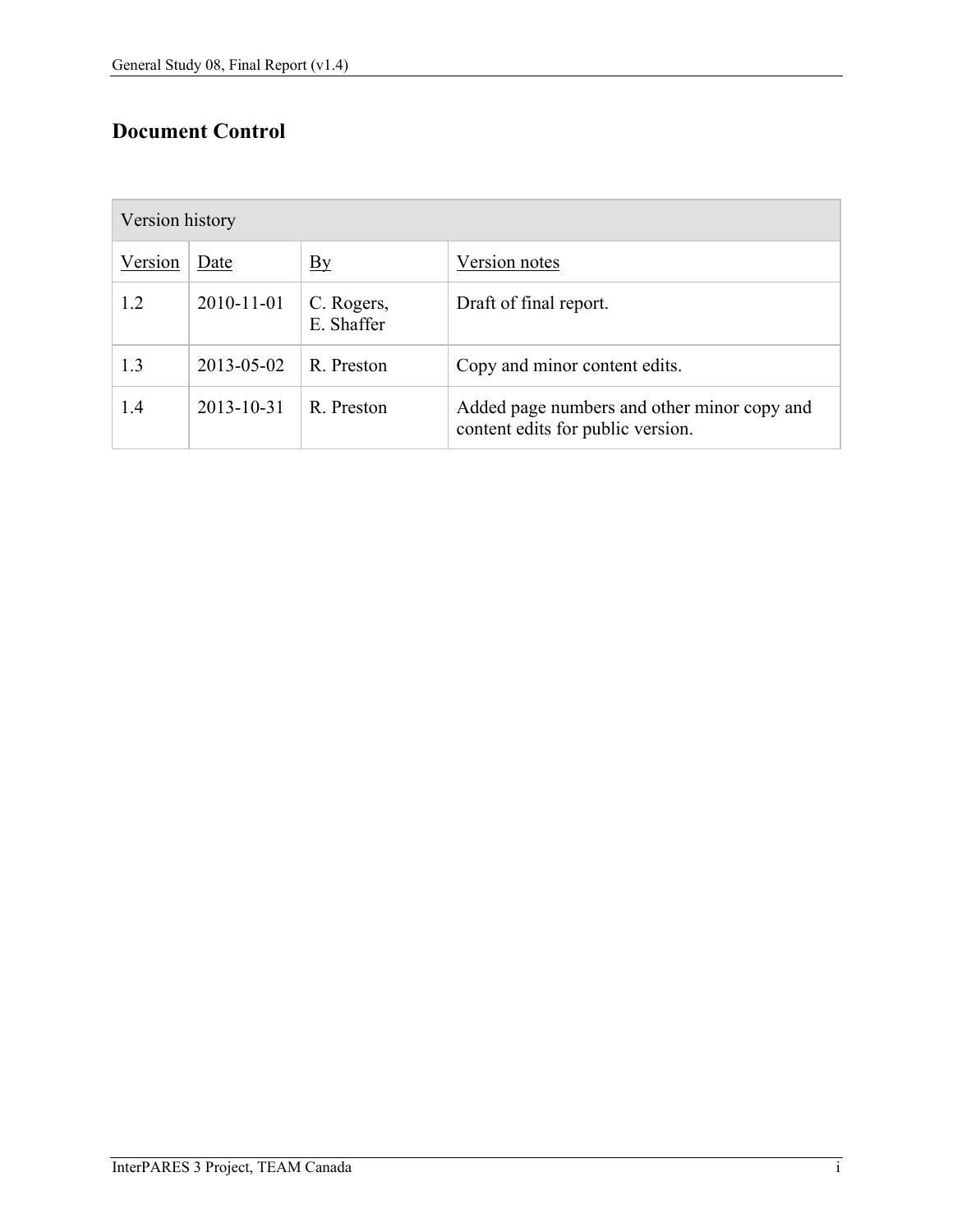# **Table of Contents**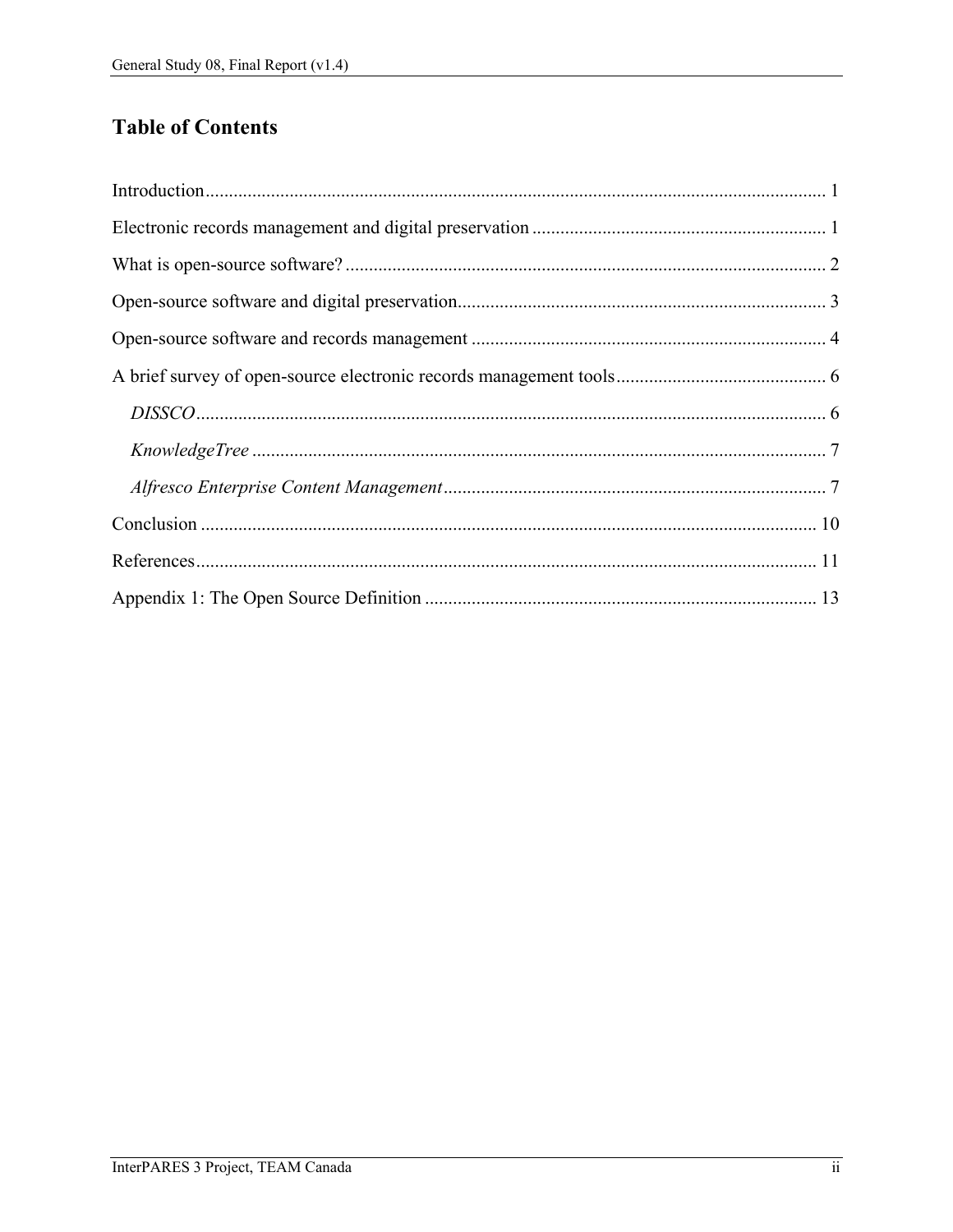#### <span id="page-3-0"></span>**Introduction**

In many organizations, the lack of electronic records management capability can be one of the most serious impediments to creating, maintaining and preserving authentic electronic records. Numerous proprietary electronic document and records management systems (EDRMS) are currently on the market, but their high cost place them out of reach of small and medium-sized organizations. In recent years, however, several open-source EDRMS have emerged, introducing the possibility of implementing electronic records management without paying heavy software licensing costs. This case study originally proposed to evaluate these products and "[map]...their functionality to the InterPARES Creator and Preserver Guidelines, and records management and archival standards, MoReq2, ISAD(G) and ISO 15489."<sup>1</sup> After some review, the case study team decided to focus on Alfresco Records Management, the most widely used product and the only one certified to comply with the *Design Criteria Standard for Electronic Records Management Software Applications* (DoD 5015.2). However, doubts soon arose about the open-source nature of Alfresco's records management product and about its usability, quality of user documentation and availability of support. Because of this, the case study ultimately focused not on mapping the product's functionality to international standards but on determining whether an organization would be likely to deploy it successfully. For the reasons outlined in this report, the case study team ultimately concluded that Alfresco does not provide an open-source electronic records management tool that is feasible for use in small to medium-sized organizations.

#### <span id="page-3-1"></span>**Electronic records management and digital preservation**

InterPARES has long been aware that good electronic records management supports the creation and maintenance of authentic records. The original UBC Project, which ran from 1994 to 1997, established rules for records classification, registration and consignment to a central record keeping system.<sup>2</sup> These rules were developed into DoD 5015.2, a well-accepted international standard for the design of electronic records management software tools. InterPARES 1 followed this work with a set of benchmark requirements for supporting the presumption of authenticity of electronic records, requirements which relate to the ability to identify records (including the authoritative version of the record if there are multiple copies) and to determine the controls on the creation, access to, modification and relocation of the records. Other key requirements include evidence of procedures to "prevent, discover, and correct loss or corruption of records."<sup>3</sup>

Electronic records management systems are designed to allow an organization to implement and enforce these requirements. An EDRMS provides an environment in which a document can be declared a record, metadata can be added to establish its identity, and the record

<sup>1</sup> General Study Research Proposal: Open Source Records Management Software, Version 1.1, 22 November 2009, available at [http://www.interpares.org/ip3/display\\_file.cfm?doc=ip3\\_canada\\_gs08\\_research\\_proposal\\_v1-1.pdf.](http://www.interpares.org/ip3/display_file.cfm?doc=ip3_canada_gs08_research_proposal_v1-1.pdf)

<sup>2</sup> See Luciana Duranti, Terry Eastwood and Heather MacNeil (1997), "The Preservation of the Integrity of Electronic Records," [http://www.interpares.org/UBCProject/index.htm.](http://www.interpares.org/UBCProject/index.htm)

<sup>3</sup> Requirements for Assessing and Maintaining the Authenticity of Electronic Records, Authenticity Task Force, InterPARES 1 Project, March 2002, p. 6, available at [http://www.interpares.org/display\\_file.cfm?doc=ip1\\_authenticity\\_requirements.pdf.](http://www.interpares.org/display_file.cfm?doc=ip1_authenticity_requirements.pdf)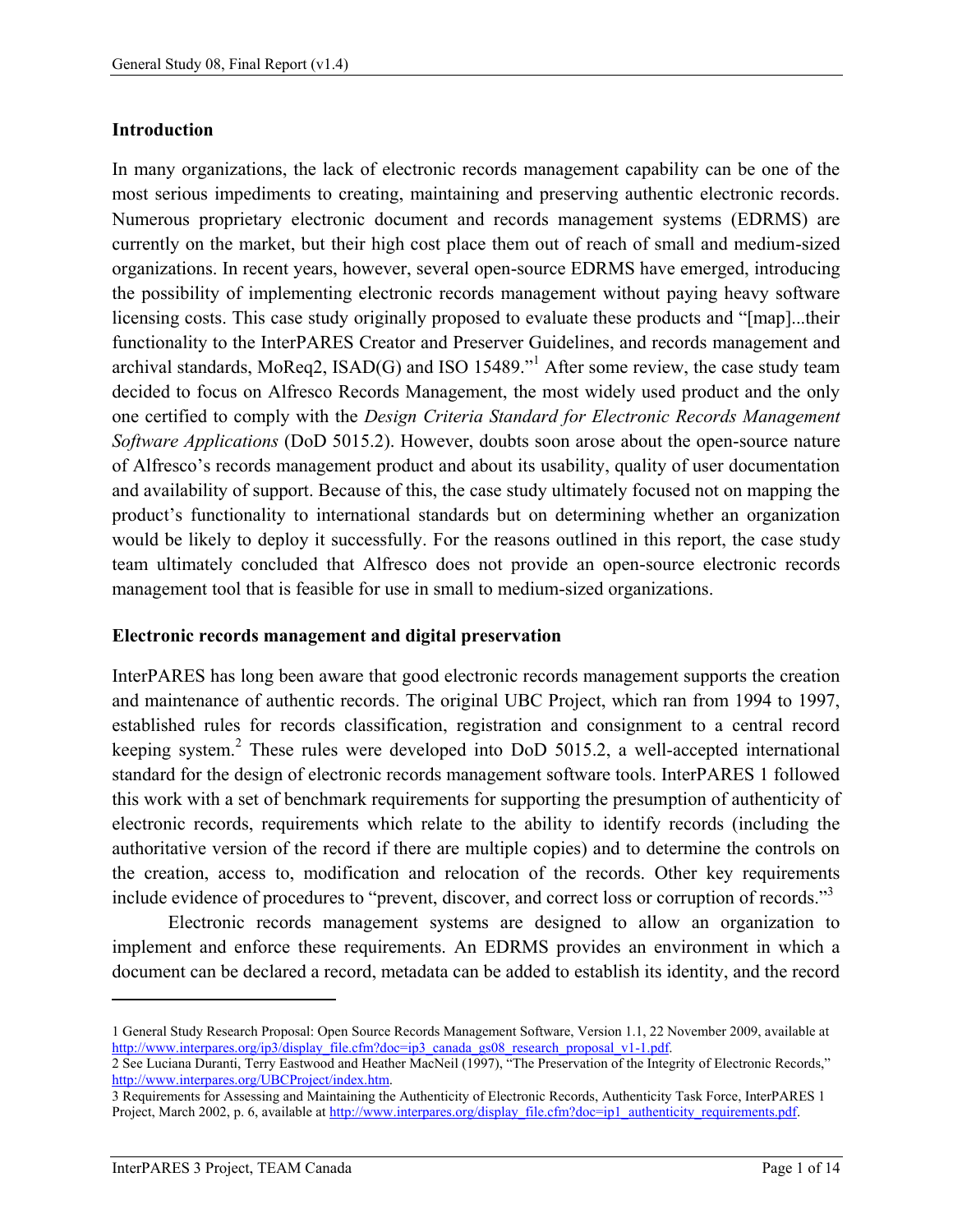can be filed into a functional classification scheme in order to provide information about its provenance, nature and purpose. A DoD 5015.2-compliant EDRMS provides a complete audit trail of actions taken against the record, from registration to removal from the system, in order to provide evidence that the record has not been inappropriately modified or otherwise corrupted during the active and semi-active stages of its lifecycle. Verifying authenticity of records generated outside such systems is sometimes possible but it is difficult and time-consuming, relying on such measures as "a comparison of the records in question with copies that have been preserved elsewhere, or with back-up tapes; comparison of the records in question with entries in a register of incoming and outgoing records; textual analysis of the record's content; forensic analysis of the medium, script, and so on; a study of audit trails; and the testimony of a trusted third party."<sup>4</sup>

For small to medium-sized organizations, the focus of the InterPARES 3 case studies, the ability to verify the authenticity of records acquired from poorly managed record-keeping systems is a daunting challenge. The shared network drives of even a small organization may contain tens or hundreds of thousands of poorly identified, disorganized, fragmented and redundant documents and records. Unfortunately, commercially available EDRMS products tend to be prohibitively expensive, both in licensing fees and in integration and training costs. The recent emergence of open-source EDRMS tools, however, appears to offer the possibility that resource-poor organizations will be able to implement good electronic recordkeeping while avoiding heavy software licensing and integration costs, relying on publicly available developer support and a community of users for assistance.

# <span id="page-4-0"></span>**What is open-source software?**

In general terms, open-source software is software that can be freely used, modified and redistributed through access to its source code. Open-source software is defined by the license that makes it available to the public; although the code writers may retain copyright, the license waives most rights typically associated with copyrighted work. At a minimum, in order for the software to be considered open-source, the license must allow access to the source code, not just compiled versions of the code, and users must be able to modify the source code and redistribute the modified versions (derivatives). There are several variations on this theme: for example, some licenses allow selling derivatives or combining the software with other software which is then sold together as a package. However, a key requirement of all open-source licenses is that a user must not redistribute the code under terms that are more restrictive than those under which it was originally released, ensuring that software that started out as open-source does not eventually change into proprietary or otherwise restricted software.<sup>5</sup>

<sup>4</sup> Ibid., p. 3.

<sup>5</sup> There are many articles that explain the intricacies of various licenses. A good summary can be found at [http://www.linux.com/news/biz-os/legal/28138-licensing-101-for-open-source-projects-pick-a-license.](http://www.linux.com/news/biz-os/legal/28138-licensing-101-for-open-source-projects-pick-a-license) For a list of open-source licenses approved by the Open Source Initiative, see [http://www.opensource.org/licenses/category.](http://www.opensource.org/licenses/category)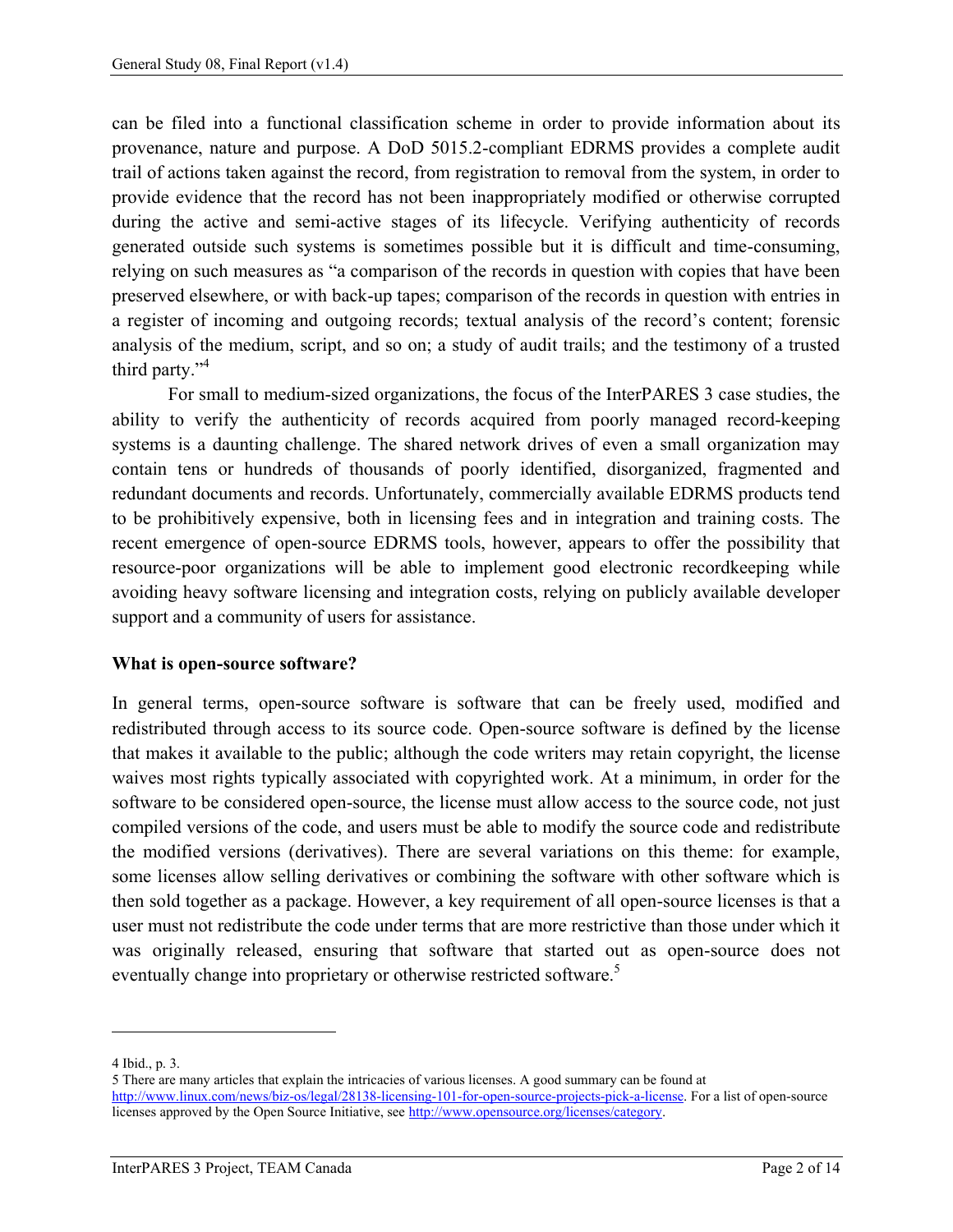In practice, compiled versions of the code are also typically made freely available on the Internet; users are able to download the software and use it without charge. User support may be provided by freely available on-line documentation, listservs, user and developer discussion lists and similar means. A mature discussion list or listserv often provides an arena for the software developers to help users and for users to help other users, and lengthy exchanges on these lists can often result in improvements to future releases of the software. Some open-source software may attract the interest of commercial companies that provide support and training contracts; the software is free but services surrounding the use of the software need not be. Other service models can be built around a large organization developing expertise in the use of the software and sharing that expertise with smaller organizations, or a number of organizations collaborating to implement the software and share expertise and even resources with one another.

# <span id="page-5-0"></span>**Open-source software and digital preservation**

The library and archival communities have embraced open-source software for digital preservation. In the U.S., California Digital Library, Harvard University, University of Florida, Stanford University, Cornell University, the Massachusetts Institute of Technology, the University of California at Berkeley and San Diego and other leading institutions have developed and distributed open-source tools for digital preservation, including repository software and tools for format identification and validation.<sup>6</sup> The National Archives of the United Kingdom has developed a file format registry and an open-source tool for format identification using the registry,<sup>7</sup> and a large-scale collaborative digital preservation project using open-source repository software was undertaken at a number of British universities in 2007.<sup>8</sup> The National Archives of Australia has produced tools for digital preservation workflow management and format normalization,<sup>9</sup> and has collaborated with the National Library of New Zealand and the UK Web Archiving Consortium to produce an open-source web archiving tool.<sup>10</sup> In Canada, a collaborative project is underway to design an OAIS-based preservation system that integrates a suite of open-source tools and makes them available via a single user interface.<sup>11</sup>

Individual projects for developing open-source software tools for digital preservation are beginning to coalesce into stable, long-term national and multi-national undertakings. In Europe, a recently concluded research project called Planets (Preservation and Access through Long-

[http://fclaweb.fcla.edu/FDA\\_landing\\_page;](http://fclaweb.fcla.edu/FDA_landing_page) FedoraCommons[, http://fedora-commons.org/;](http://fedora-commons.org/) and Lots of Copies Keep Stuff Save (LOCKSS) homepage, [http://lockss.stanford.edu/lockss/Home.](http://lockss.stanford.edu/lockss/Home)

[http://www.iso.org/iso/iso\\_catalogue/catalogue\\_tc/catalogue\\_detail.htm?csnumber=24683.](http://www.iso.org/iso/iso_catalogue/catalogue_tc/catalogue_detail.htm?csnumber=24683)

<sup>6</sup> See JHOVE-2, The Next Generation Architecture for format-aware Characterization,

[https://bitbucket.org/jhove2/main/wiki/Home;](https://bitbucket.org/jhove2/main/wiki/Home) DSpace[, http://www.dspace.org/;](http://www.dspace.org/) Florida Digital Archive,

<sup>7</sup> The Technical Registry, PRONOM[, http://www.nationalarchives.gov.uk/PRONOM/Default.aspx](http://www.nationalarchives.gov.uk/PRONOM/Default.aspx) and DROID (Digital Record Object Identification) a[t http://droid.sourceforge.net/.](http://droid.sourceforge.net/)

<sup>8</sup> See the OpenLOCKSS Project based at Glasgow University[, http://www.lib.gla.ac.uk/Research/openlockss/index.shtml.](http://www.lib.gla.ac.uk/Research/openlockss/index.shtml)  9 National Archives of Australia Tools for Digital Preservation, [http://www.naa.gov.au/records-management/preserve/e](http://www.naa.gov.au/records-management/preserve/e-preservation/at-NAA/software.aspx)[preservation/at-NAA/software.aspx.](http://www.naa.gov.au/records-management/preserve/e-preservation/at-NAA/software.aspx)

<sup>10</sup>The Web Curator Tool. See [http://www.natlib.govt.nz/services/get-advice/digital-libraries/web-curator-tool.](http://www.natlib.govt.nz/services/get-advice/digital-libraries/web-curator-tool)

<sup>&</sup>lt;sup>11</sup> The Archivematica project, [http://www.archivematica.org.](http://www.archivematica.org/) OAIS is the Reference Model for an Open Archival Information System, an ISO standard for digital preservation systems. See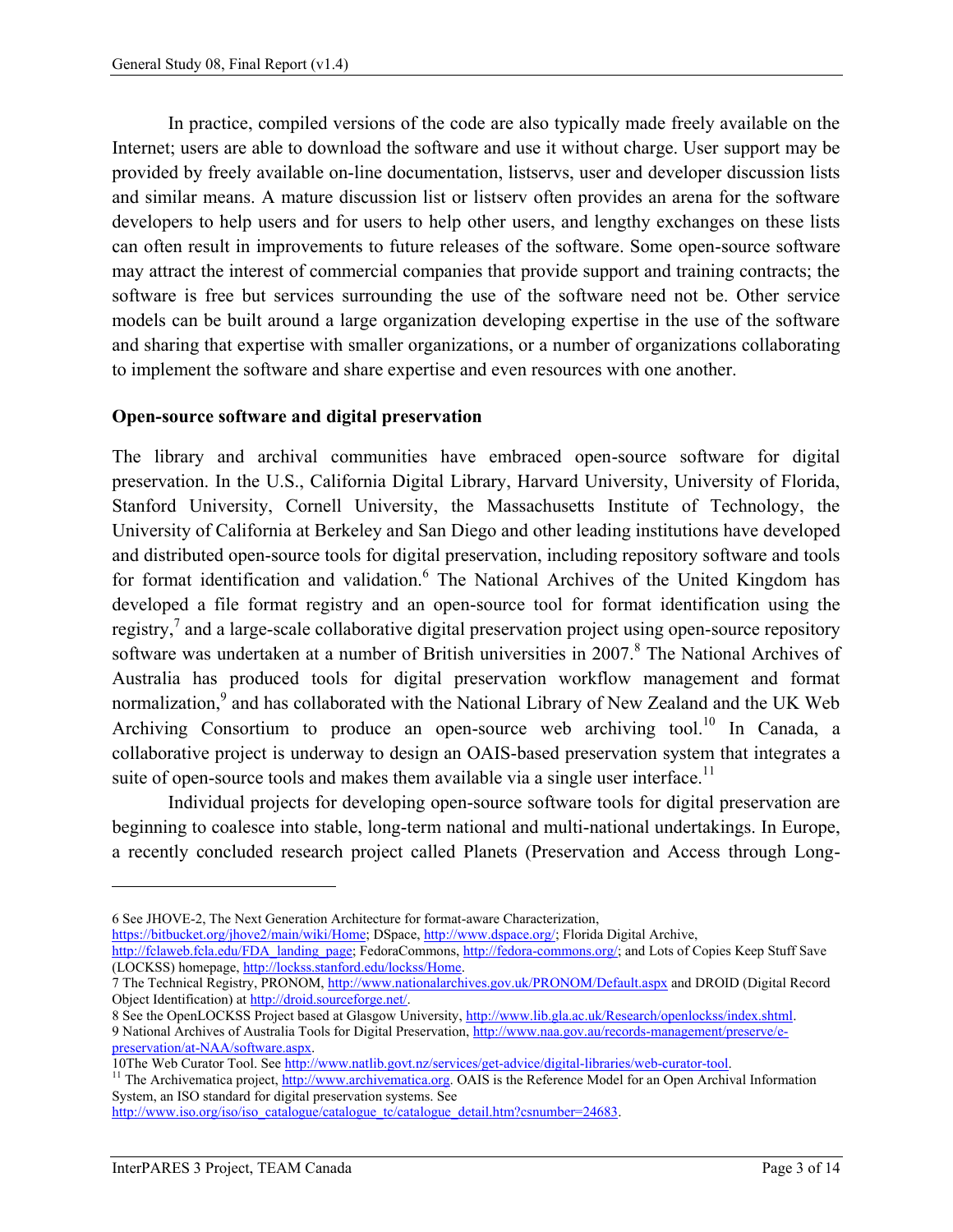Term Networked Services), which analyzed and developed open-source tools for digital preservation planning and file format conversion, has transformed itself into a non-profit organization hosted by the British National Library. Dr. Adam Farquhar, Planets Project Coordinator, writes that he expects the new organization "to encourage take-up of Planets technology, provide stable hosted access to Planets Services [and] coordinate further open-source development...."<sup>12</sup> In the U.S., the Library of Congress, which released its first open-source tool in 2008, recently announced the establishment of new internal procedures for streamlining the process of creating open-source software, in order to "allow the Library and its partners to more fully participate in the open source development community."<sup>13</sup>

#### <span id="page-6-0"></span>**Open-source software and records management**

In contrast, open-source software has made very few inroads into the world of records management. Until recently, in fact, electronic records management systems have been exclusively proprietary. There are a several reasons for this, which serve to underscore some of the key differences between the records management and archival professions and the different communities they serve:

#### **1. Archives are collaborative, records management is institution-based**

Redundancy is becoming one of the cornerstones of digital preservation. Redundancy means that one institution can preserve the digital objects of another institution, either at the same time for the sake of backup and security or as a successor organization in the event the original repository ceases to exist. One type of popular repository software, called Lots of Copies Keeps Stuff Safe (LOCKSS), is built around the premise that a consortium of institutions, preferably no fewer than seven, works together using the same systems to preserve, back up and provide public access to each others' content. Many other preservation projects are collaborative, including Toward Interoperable Preservation Repositories (TIPR), a joint effort of New York and Columbia Universities and the Florida Digital Archive designed to develop a set of standards for the interoperability of heterogeneous digital preservation systems.<sup>14</sup> In some cases, a single organization acts as a centralized repository for a network of linked institutions; an example is the Florida Digital Archive, which is a repository for the digital objects of all university libraries in the state.<sup>15</sup> This type of collaborative environment heavily favours the development and use of open-source software because institutions that are working together to accomplish the same tasks fare better when they are using the same software tools. In some collaborative projects, one

<sup>&</sup>lt;sup>12</sup> Planetarium, the New Bulletin of the Planets Programme, December 2009[, www.planets-project.eu/publications.](http://www.planets-project.eu/publications)

<sup>&</sup>lt;sup>13</sup> Library of Congress Explores Ways to Release Open Source Software, January 14, 2010, [http://www.digitalpreservation.gov/news/2010/20100114news\\_article\\_open\\_source.html.](http://www.digitalpreservation.gov/news/2010/20100114news_article_open_source.html)

<sup>14</sup> See Priscilla Caplan, "Repository to Repository Transfer of Enriched Archival Information Packages," *D-Lib Magazine* November/December 2008, [http://www.dlib.org/dlib/november08/caplan/11caplan.html.](http://www.dlib.org/dlib/november08/caplan/11caplan.html) The published draft specification is now

available a[t http://wiki.fda.edu:8000/TIPR/21.](http://wiki.fda.edu:8000/TIPR/21)

<sup>&</sup>lt;sup>15</sup> Florida Digital Archive, [http://www.fcla.edu/digitalArchive/index.htm.](http://www.fcla.edu/digitalArchive/index.htm) See also California Digital Library's UC3Merritt, [http://www.cdlib.org/services/uc3/merritt/.](http://www.cdlib.org/services/uc3/merritt/)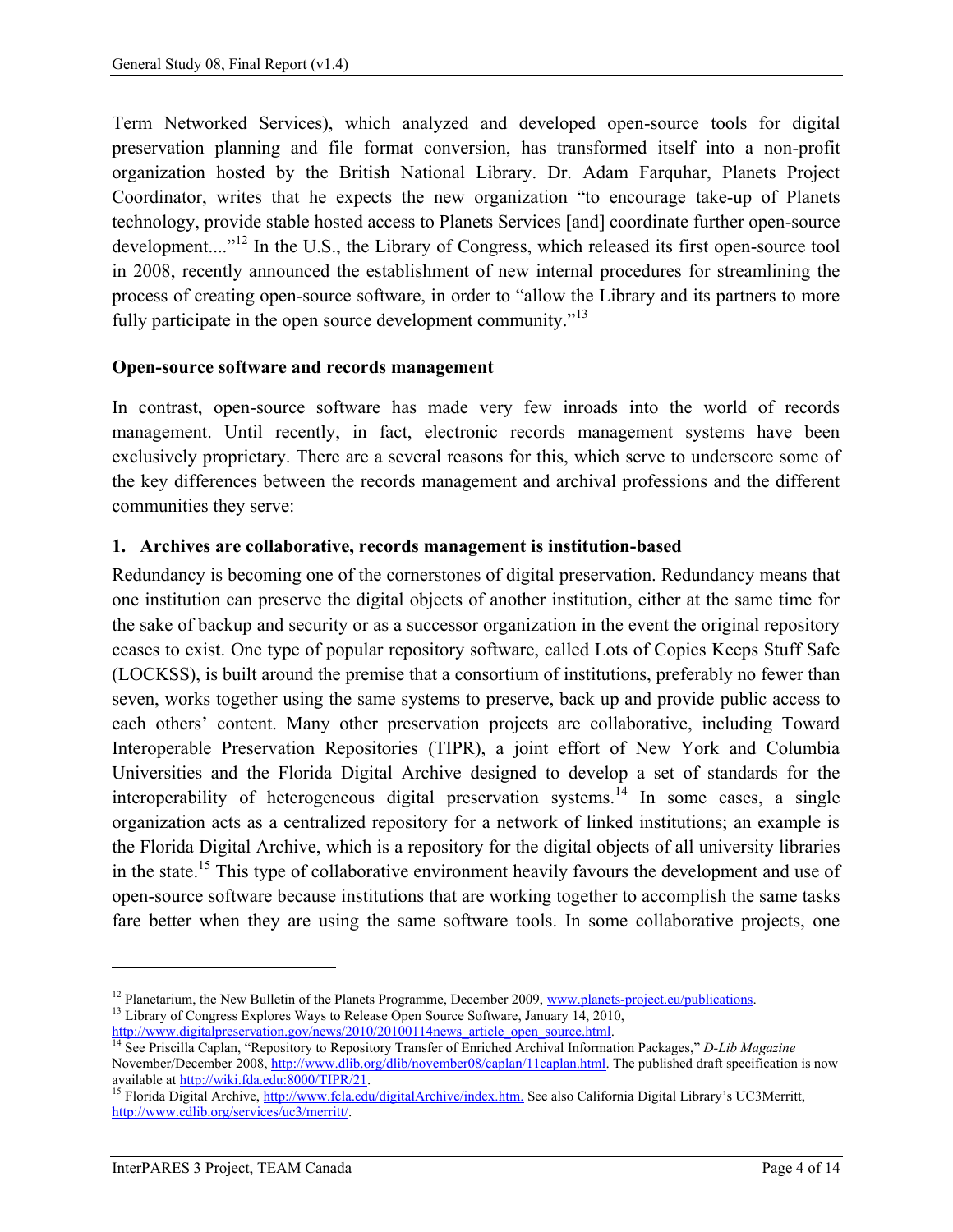institution develops tools to share with the others; in others, particularly now that there are so many tools available, a group of like-minded organizations need only agree on the tools to use and download them from the Internet in order to get started.

In contrast, records management programs typically work in isolation. Inter-institutional sharing of records for the purpose of providing redundant storage and care of active records is rare because of security and privacy concerns, and, since planning for permanent preservation is not the focus of a records management program, successor planning (i.e., designating another institution to take custody and control of the records in the event the originating institution ceases to exist) is rarely considered. In this environment, sharing of software tools is largely irrelevant because the records do not have to be shared between systems.

# **2. There is big money to be made developing EDRMS software**

Large, resource-rich organizations which would never consider putting money into an archival program are required by practical and legal considerations to manage their electronic records. This means that there is a much larger pool of potential clients for private companies developing proprietary software, and in fact proprietary software for electronic records management has reached a high level of maturity. Only the largest of archives, however, has the resources to pay potentially millions of dollars for software licenses. Moreover, EDRMS implementations require anyone within an organization who creates and uses records to have a desktop license to interact with the records repository; an archives may need only a few specialized staff to interact with a digital preservation system. Thus a municipal government may require 5,000 EDRMS software licenses and only six digital preservation repository licenses. The differences in expenditure for software licenses mean that commercially licensing EDRMS software is highly lucrative while commercially licensing digital repository software may be hardly worth the effort.

## **3. Active records are not considered cultural assets**

Archives and libraries hold cultural assets. In practical terms this means that they often receive government funding, typically in the form of short-term grants, requiring outputs which will provide a general benefit to society—such as the production of new software tools that can be shared freely with others. However, organizations that hold records only for the purposes of conducting their daily business and meeting their legal obligations are not perceived as providing an immediate, tangible cultural benefit to society at large through their records, and must therefore come up with their own money, removing any incentive to develop tools that can be shared for free with other organizations.

## **4. EDRMS tools are integrated with other software products**

In digital preservation, the digital objects are removed from their originating systems and handed over to the custody and control of the preserver, which may use software systems that the producers have never heard of and with which they need not concern themselves. The preserving archives may have a well established culture of using non-standard, niche and open-source tools to accomplish its tasks, because its activities are so highly specialized. EDRMS software, on the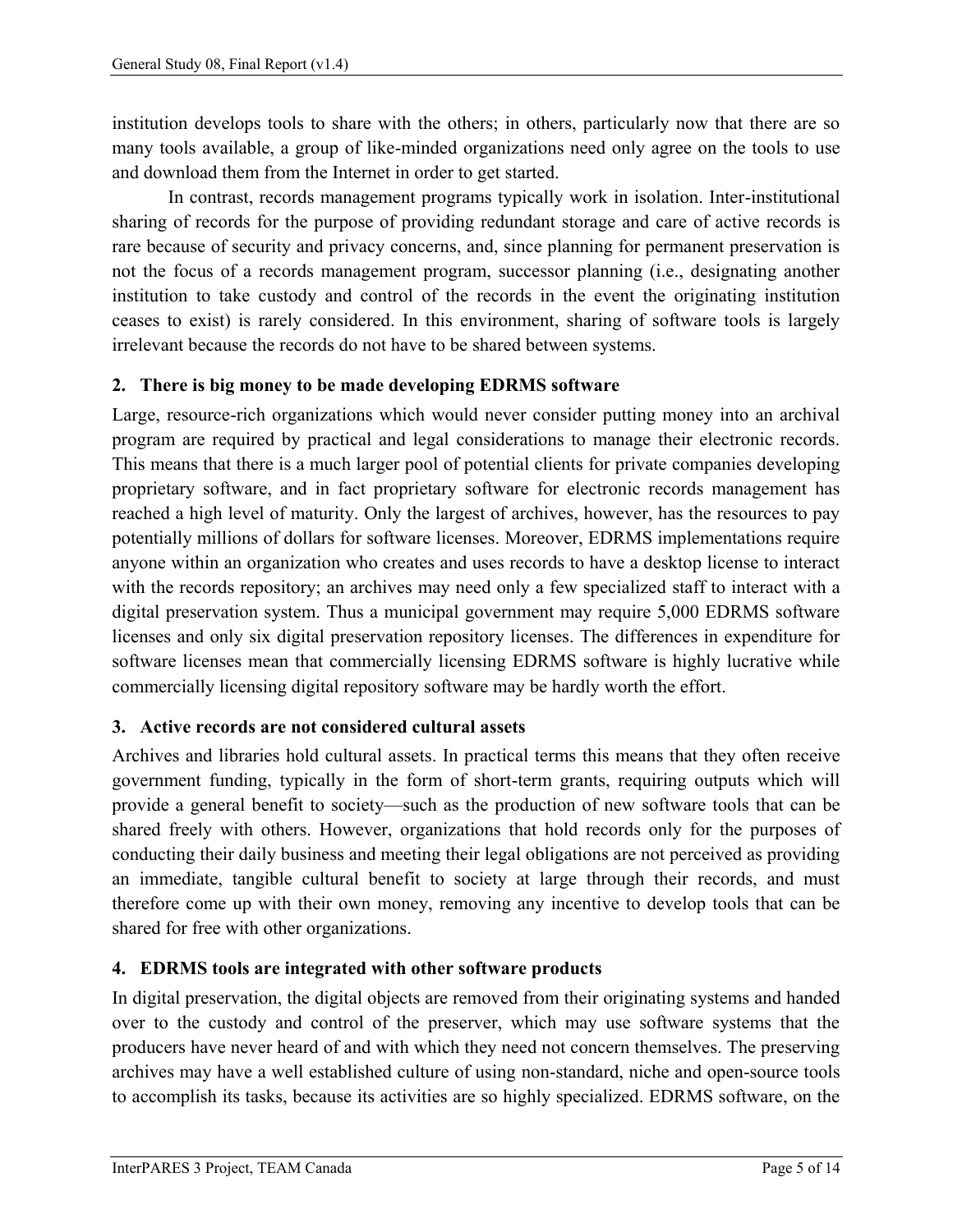other hand, is by necessity tightly integrated with the operating systems, office products and other software tools used by the parent institution. Managers may feel that an open-source product is not a good fit with the existing software environment, and IT departments may be unwilling to support software that does not have the backing of large, well-established and familiar software vendors.

Despite these considerations and concerns, a few open-source tools for electronic records (and document) management have emerged in the last two or three years. The rest of this report discusses these tools and their suitability for use by small to medium-sized institutions.

#### <span id="page-8-0"></span>**A brief survey of open-source electronic records management tools**

The case study team investigated three open source records management systems: Document Management Integrated System for Scientific Organizations (DISSCO); KnowledgeTree; and Alfresco Records Management.

#### <span id="page-8-1"></span>*DISSCO*

 $\overline{a}$ 

According to documentation on the project website, DISSCO is an electronic records management system designed to support "basic administrative processes within scientific institutions."<sup>16</sup> The development of DISSCO was a project of the Multiannual Information Society Support Programme (2001-2008) financed by the Belgian Federal Science Policy Office. A four-year project that ended on 31 May 2007, DISSCO was intended to meet the needs of public scientific institutions requiring "open source software and open formats."<sup>17</sup> and was designed to comply with ISO 15489 and *Model Requirements for Electronic Records Management Systems* (MoReq) records management standards and the *General International Standard Archival Description* ISAD(G). DISSCO is modular and consists of four main functionalities: metadata, information, workflow and security (user rights management).<sup>18</sup>

According to their site, the four project partners—Centre for Historical Research and Documentation on War and Contemporary Society; Royal Meteorological Institute (IRM-KMI); University Libre de Bruxelles; and Vrije Universiteit Brussel—participated in the development and will test implementation of DISSCO. However, while basic information about the DISSCO project and software is available on their website, there is no data about the project beyond 2006.<sup>19</sup> The case study team could not locate any data on implementation or availability of DISSCO, nor any implementations of the DISSCO system. This lack of information and the specificity of DISSCO to a niche community (public scientific institutions) led the team to rule out DISSCO as a potential open-source EDRMS solution for small- and medium-sized organizations.

<sup>&</sup>lt;sup>16</sup> DISSCO, "Objectives," available at [http://www.meteo.be/DISSCO/objectives.html.](http://www.meteo.be/DISSCO/objectives.html)

<sup>&</sup>lt;sup>17</sup> DISSCO Extended Report, available at [http://www.meteo.be/DISSCO/publications.html.](http://www.meteo.be/DISSCO/publications.html)

<sup>&</sup>lt;sup>18</sup> DISSCO, "Main Functionalities," available at http://www.meteo.be/DISSCO/functionalities.html.

<sup>&</sup>lt;sup>19</sup> The case study team attempted to reach the contact on the DISSCO site to obtain further information on the current status of the project and determine whether the implementation took place, however, an email to the contact went unanswered.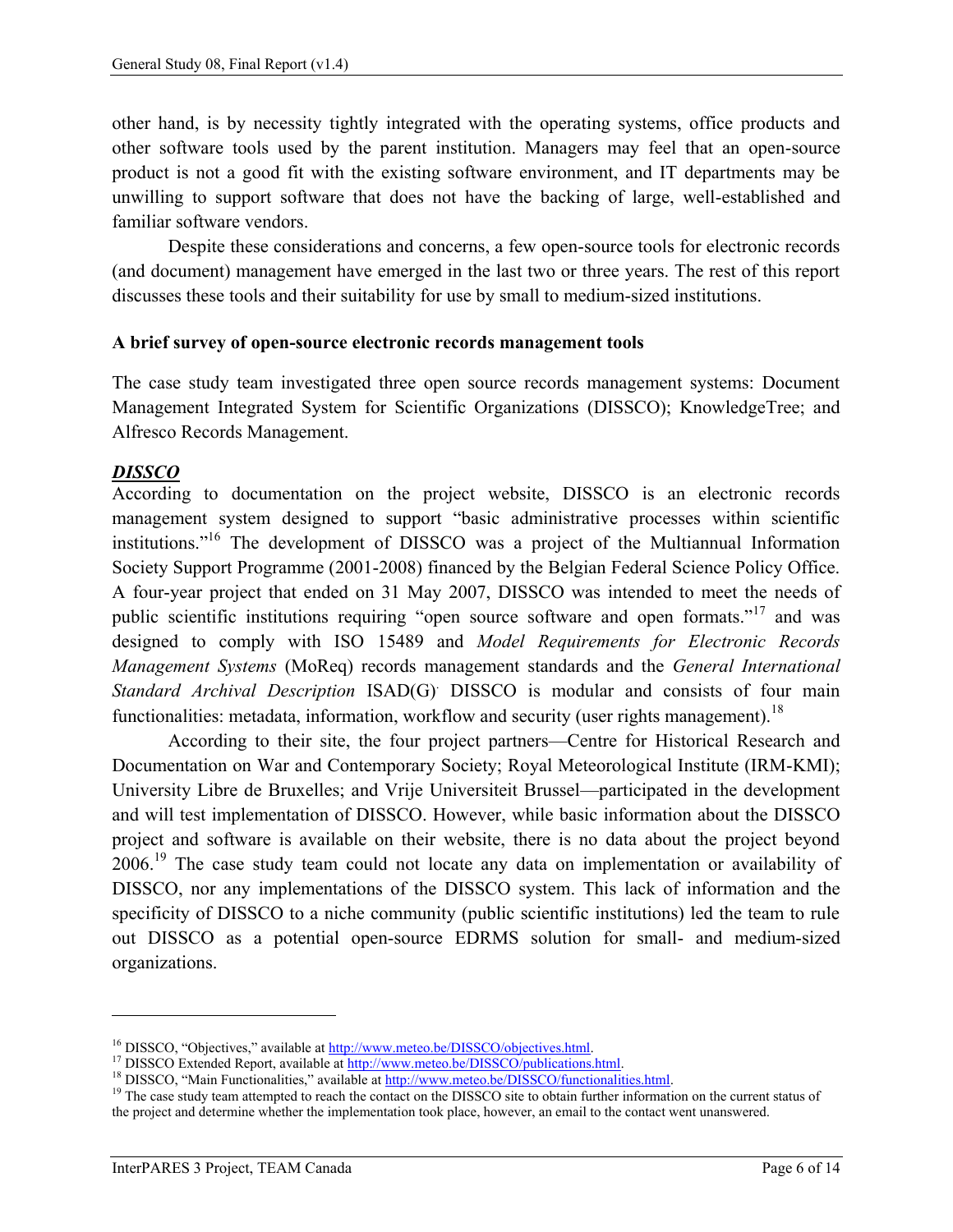## <span id="page-9-0"></span>*KnowledgeTree*

KnowledgeTree is a cloud-based document management system using the Amazon EC2 platform. It offers both a paid enterprise and free, open-source community edition. The community edition is licensed under a GNU-GPL (see Appendix 1 for an explanation of free software and open source software licenses). KnowledgeTree markets itself as a secure and affordable online document sharing and control system for small- and medium-sized businesses.<sup>20</sup> The community edition is written in PHP and uses the Apache web server and MYSQL database management system.

A survey of the community edition's capabilities<sup>21</sup> shows that it is does not support the electronic records management requirements identified by the UBC Project and InterPARES 1 as being necessary to establish a presumption of authenticity. KnowledgeTree is in fact a document management system: there is no defined records management module and this tool lacks the ability to integrate with existing desktop applications and to provide compliance capabilities and security sufficient for it to act as an EDRMS. Additionally, there appears to be a lack of support for the open source community edition that would be necessary for small and medium-sized organizations to effectively deploy an open-source records management solution.<sup>22</sup>

# <span id="page-9-1"></span>*Alfresco Enterprise Content Management*

Alfresco offers an enterprise content management (ECM) solution, stated on its website to be "the leading open source alternative… [that] couples the innovation of open source with the stability of a true enterprise-class platform."<sup>23</sup> The records management module is DoD 5012.02 certified and "has been implemented on top of a generalized records management metadata model, allowing other standards (such as MoReq2, NOARK, etc.) to be supported."<sup>24</sup>

Alfresco records management comes in two forms - a Community Edition and an Enterprise Edition. The Community Edition is available as a free download from the website, and is supported by a downloadable manual. The Enterprise Edition is available only to customers who purchase an Enterprise subscription, which provides access to Alfresco Enterprise and a number of subscription-only services, including Alfresco technical support, access to online resources and services through "The Alfresco Network," maintenance releases, patches and hot fixes, a quality assurance program, platform support, and warranty and indemnification. The Enterprise Edition is licensed under a commercial license, the terms of which are not available on Alfresco's website.

Alfresco hosts a wiki for developers who want to view source code and contribute "platform fixes and enhancements" to the product line.<sup>25</sup> Contributors are encouraged to upload their work to be considered for inclusion by Alfresco, and although they are welcome to make

<sup>&</sup>lt;sup>20</sup> KnowledgeTree, "About KnowledgeTree," available at [http://www.knowledgetree.com/company.](http://www.knowledgetree.com/company)

<sup>&</sup>lt;sup>21</sup> KnowledgeTree, "Compare Products," available a[t http://www.knowledgetree.org/Compare\\_Products.](http://www.knowledgetree.org/Compare_Products)

<sup>&</sup>lt;sup>22</sup> The KnowledgeTree product sheet indicates that there is no training, set-up, phone or web-based support available for the community edition. KnowledgeTree, "Compare Products," available at [http://www.knowledgetree.org/Compare\\_Products.](http://www.knowledgetree.org/Compare_Products)

Alfresco, "About Alfresco," available at [http://www.alfresco.com/about/.](http://www.alfresco.com/about/)

<sup>&</sup>lt;sup>24</sup> <http://www.alfresco.com/industries/government/>

<sup>&</sup>lt;sup>25</sup> Se[e http://wiki.alfresco.com/wiki/Source\\_Code.](http://wiki.alfresco.com/wiki/Source_Code)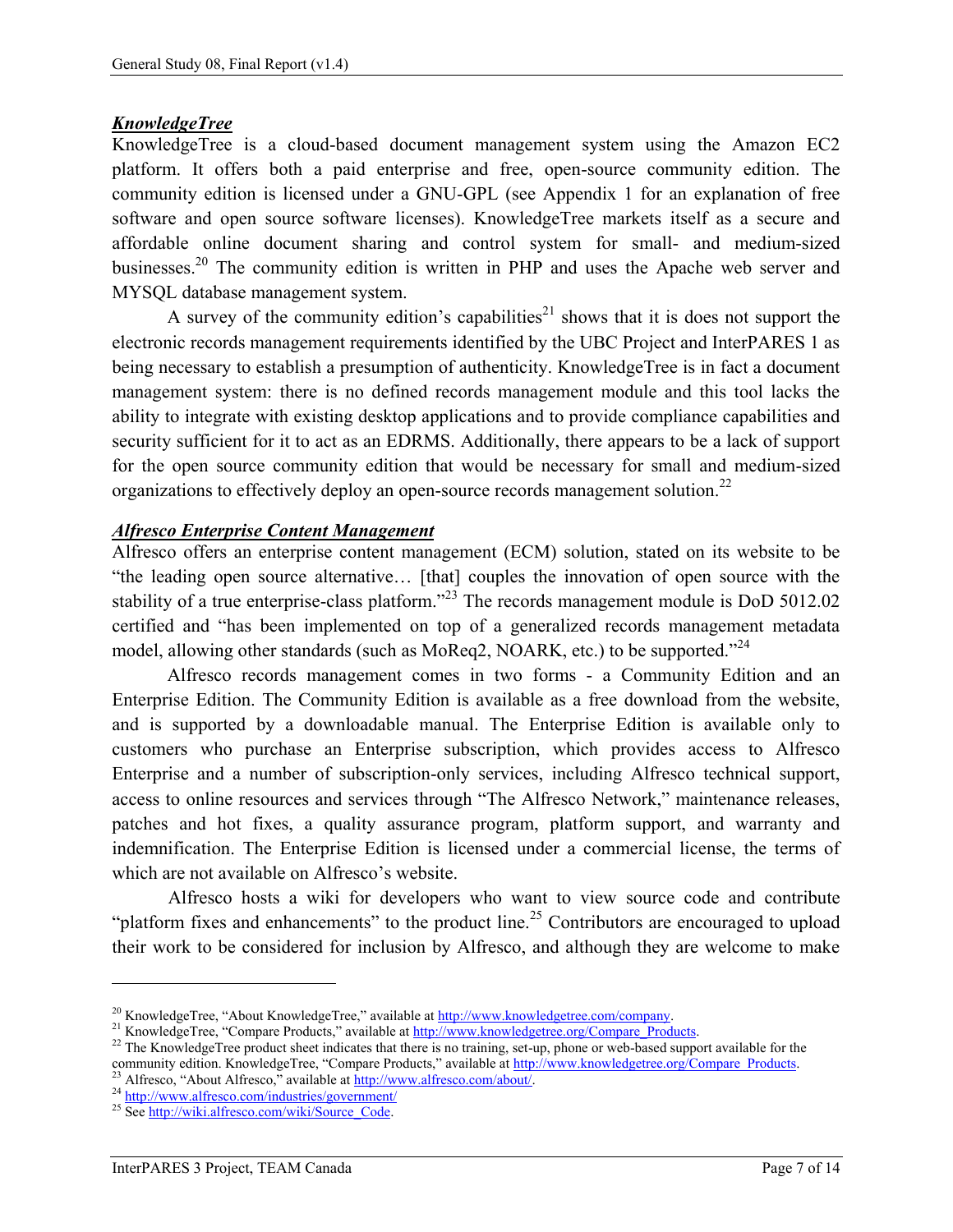their work available under any license they choose, they must sign a contribution agreement with Alfresco for their work to be included in Alfresco's source tree. This agreement "define[s] the intellectual property license granted by persons or entities that contribute code to [Alfresco] for the Project," and grants to Alfresco

- a perpetual, irrevocable, non-exclusive, worldwide, fully paid-up, royalty-free, unrestricted license to exercise all rights (including sublicensing) under all worldwide copyrights, copyright applications and registrations in the Contribution; and
- a perpetual, irrevocable, non-exclusive, worldwide, full paid-up, royalty-free patent license to make, have made, use, offer to sell, sell, import, and otherwise transfer your Contribution and derivative works thereof, where such license applies only to those patent claims licensable by you that are necessarily infringed by your Contribution alone or by combination of your Contribution with the Project to which you submitted the Contribution<sup>26</sup>

In January, 2010, the case study team attended a "Lunch and Learn" session in Richmond, BC, hosted by members of the Alfresco sales team. At this session, the Alfresco representatives stated that although the source code was freely available for Alfresco's Community Edition, it was controlled for the Enterprise Edition through their subscription service. This was confirmed in an e-mail the following week: in response to a question about whether organizations purchasing an Enterprise subscription license were free to modify and redistribute the source code, the Alfresco representative replied "The Alfresco Enterprise product is available through a subscription which includes support, maintenance, and an open source commercial license. The commercial license protects the product from [being] redistributed [by] customers and vendors."<sup>27</sup>

This information led the case study team to conclude that although the Enterprise Edition of Alfresco is marketed as open-source software, only the Community version is actually opensource. Accordingly, in September, 2010, the case study team downloaded Alfresco Community Edition software and the user's manual. Of immediate concern was the copyright notice that covered the manual, expressly forbidding anyone to reproduce or transmit any portion of the document by any means, binding users to strict US trade and patent laws, and forbidding use of the document "for the purposes of evaluating [the software's] functionality or for any other competitive purposes."<sup>28</sup> Another concern was the length of the manual: at only 32 pages, it seemed unlikely to contain all the information needed to use Alfresco to successfully implement electronic records management in even a small organization.

<sup>&</sup>lt;sup>26</sup> Alfresco wiki, "Contribution Agreement," available at [http://wiki.alfresco.com/wiki/File:Contribution-Agreement-22-Jan-](http://wiki.alfresco.com/wiki/File:Contribution-Agreement-22-Jan-2010.pdf) $\frac{2010.pdf}{27}$ .

E-mail from Joe Morrison, January 18, 2010.

<sup>&</sup>lt;sup>28</sup> Alfresco Community Edition, "Getting Started with Alfresco Records Management," 2010,

[http://wiki.alfresco.com/wiki/File:Getting\\_Started\\_with\\_Alfresco\\_Records\\_Management\\_for\\_Community\\_Edition\\_3\\_3.pdf.](http://wiki.alfresco.com/wiki/File:Getting_Started_with_Alfresco_Records_Management_for_Community_Edition_3_3.pdf)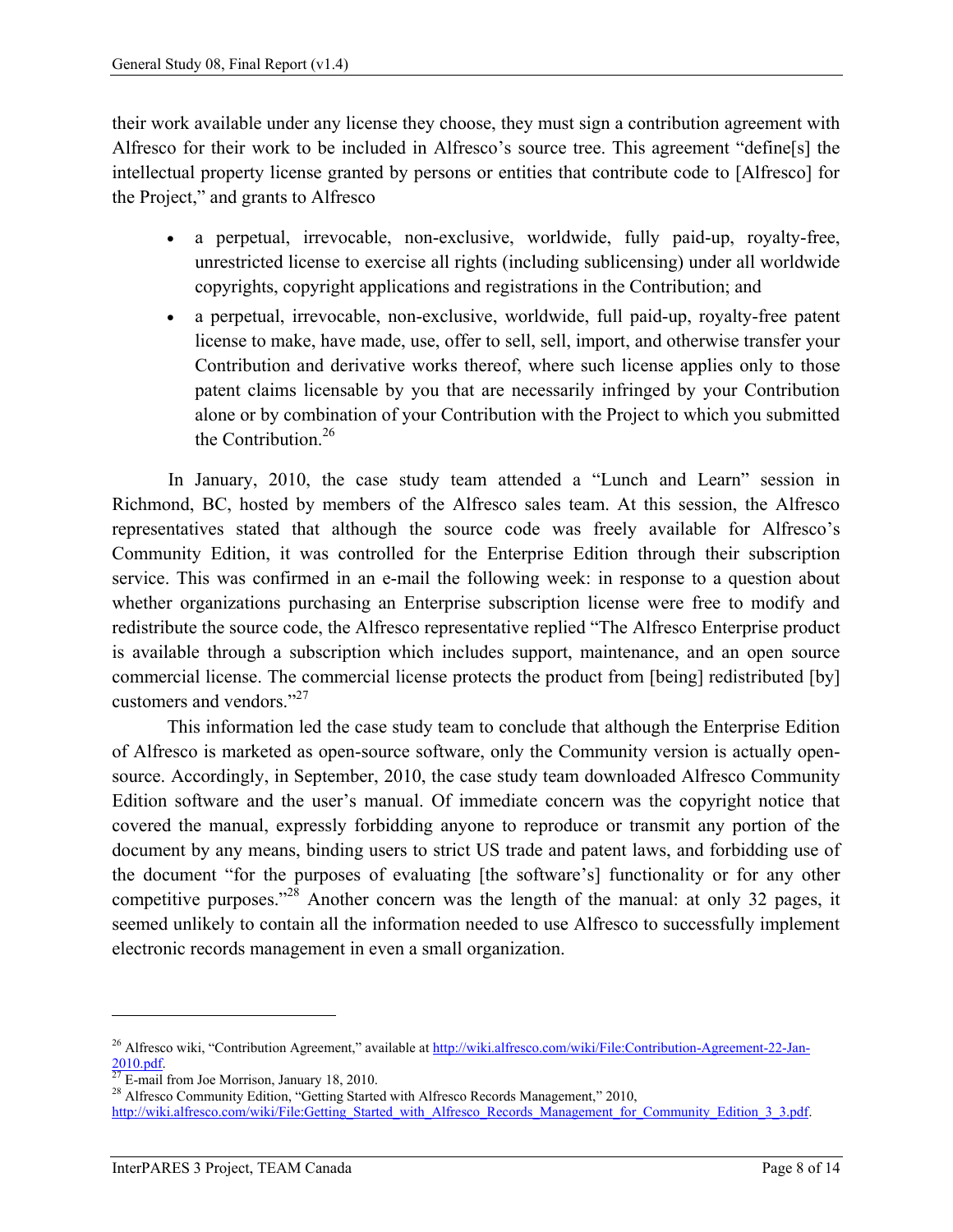In addition to the user manual, the Community Edition is supported through the Alfresco forum, to which users can post their questions.<sup>29</sup> Members of the Alfresco development team do monitor this forum, but do not respond to all queries. As the case study team navigated the program, following the installation and implementation steps outlined in the manual, several questions arose about the usability of the software. As a result, the team posted two questions to the records management wiki on September 21, as follows:

#### **Using Community Edition in an organization** by **corinne.rogers** » 21 Sep 2010, 22:50

Hello,

We have gone over the Community Edition (3.3) RM manual and were wondering how users could integrate records management into their regular workflow. Does the user have to open up Alfresco and upload documents into the file plan? Or, for example, can they save a document directly from something like MS Word into the file plan?

Thanks for your help. corinne.rogers

#### **automatic metadata input?**

by **corinne.rogers** » 21 Sep 2010, 22:38

Hello,

We are trying out the Community version of Al Fresco (3.3) and are wondering about manual vs. automated metadata input. In order to declare a record there seem to be quite a few fields for the user to fill out. Can this be automated or inherited in some way?

Thank you. corinne.rogers

As of August 5, 2011, the questions had been viewed 289 and 228 times respectively, but no answers had been posted.

Part of the success of open source software implementations depends on the availability of good user documentation and timely and knowledgeable response of the user community to questions as they arise. The case study team felt that the absence of detail in the user manual coupled with the lack of responses to its questions on the user forum indicated that user support for Alfresco Community Edition was too limited to continue with further implementation of the software, even as part of a test-bed case for InterPARES 3. In fairness to Alfresco, the company

<sup>29</sup> Se[e http://forums.alfresco.com/en/.](http://forums.alfresco.com/en/)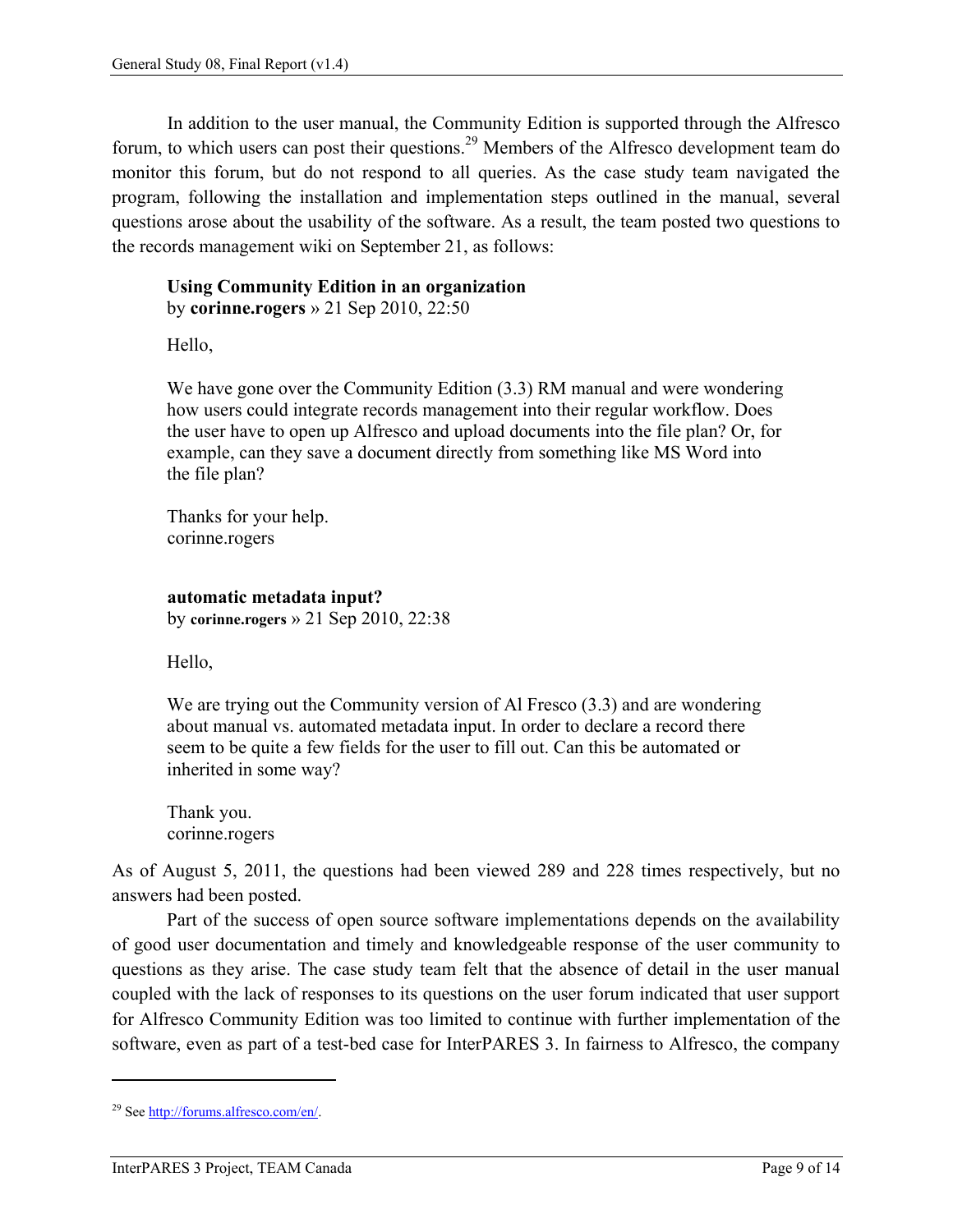does admit that the Community Edition is not in fact a product designed to be implemented easily by organizations lacking resources and a high degree of technical expertise: according to its website, "Alfresco Community is recommended for developers and highly technical enthusiasts in non-mission critical environments. As this version is unsupported it is intended to be used by those happy to spend time and resources solving issues independently."<sup>30</sup> However, this statement may come as a surprise to those who only hear that Alfresco is the world's first DoD-compliant open-source electronic records management tool.

# <span id="page-12-0"></span>**Conclusion**

The case study team's initial exploration of available open source records management software led it to conclude that there was only one option that appeared to be open-source and in compliance with records management standards: Alfresco Enterprise Content Management. However, for the reasons outlined in this report, the team does not believe that even Alfresco offers a viable open-source electronic records management system for most small and mediumsized organizations. Alfresco's interpretation and application of the open-source licensing model for its subscription-supported Enterprise Edition does not appear to comply with the intent or spirit of free and open-source software licensing. In theory, the Community Edition allows organizations to download and use electronic records management software for free. In practice, however, the lack of support for the Community Edition means that it is unlikely to be useful to organizations lacking the resources to purchase a commercial EDRMS.

An examination of the available products led the case study team to conclude that the use of an open-source tool may not currently be a viable model for electronic records management. The development and distribution model for electronic records management software is capitalintensive and profit-driven, unlike software for digital preservation which is collaborative and community-driven. The proprietary nature of the model provides little incentive for the development of a truly open-source solution, at least at the present time. This can only change when the same types of institutions developing open-source preservation software recognize that preserving authentic electronic records begins at creation, and begin to lead the way in developing the necessary community support for electronic records management software. Even Alfresco Records Management Community Edition could become a viable open-source electronic records management tool if a large institution, or group of institutions, chose to fork the existing source code (i.e., copy it and further develop it under a different name, which is permitted by its open-source license) and support it in the same way that digital repository software such as LOCKSS is supported. If and when this happens, the archives community could look forward to using software tools that support the full life-cycle of electronic records, rather than just the stage at which the records have been removed to the custody of a trusted preserver.

<sup>30</sup> Alfresco Enterprise and Alfresco Community Edition Comparison[, http://www.alfresco.com/products/networks/compare/.](http://www.alfresco.com/products/networks/compare/)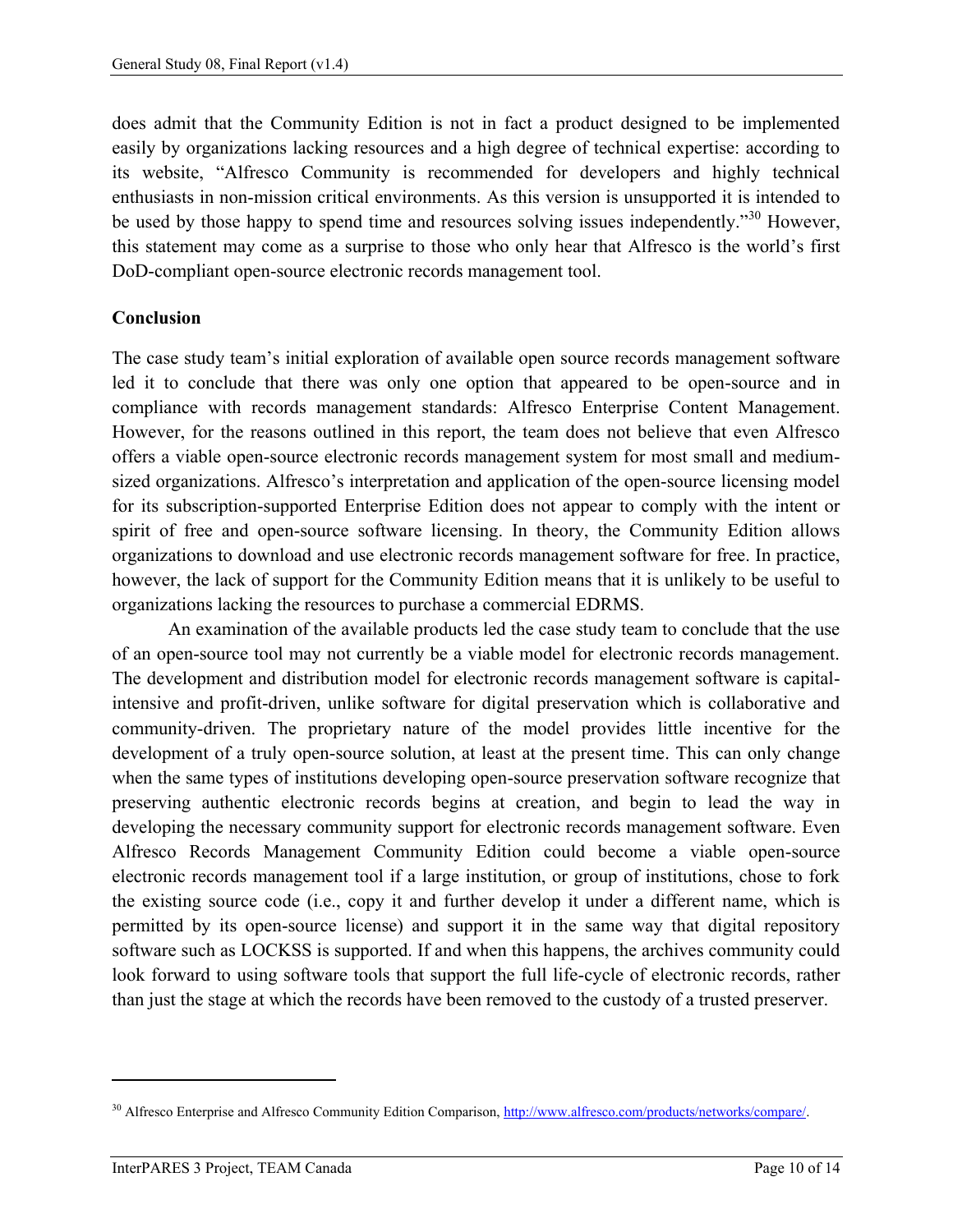# <span id="page-13-0"></span>**References**

[Note: All URLs last accessed August 9, 2011.]

Alfresco, "About Alfresco." [http://www.alfresco.com/about/.](http://www.alfresco.com/about/)

Alfresco, "Contribution Agreement." [http://wiki.alfresco.com/wiki/Source\\_Code.](http://wiki.alfresco.com/wiki/Source_Code)

Alfresco, "Getting Started with Alfresco Records Management" (2010). [http://wiki.alfresco.com/wiki/File:Getting\\_Started\\_with\\_Alfresco\\_Records\\_Management](http://wiki.alfresco.com/wiki/File:Getting_Started_with_Alfresco_Records_Management_for_Community_Edition_3_3.pdf) for Community Edition 3 3.pdf.

The Archivematica Project. [http://www.archivematica.org](http://www.archivematica.org/).

California Digital Library, UC3Merritt, http://www.cdlib.org/services/uc3/merritt/.

Caplan, Priscilla, "Repository to Repository Transfer of Enriched Archival Information Packages," *D- Lib Magazine* 14 (November/December 2008). [http://www.dlib.org/dlib/november08/caplan/11caplan.html.](http://www.dlib.org/dlib/november08/caplan/11caplan.html)

DISSCO, *"*Extended Report (March 2004)*.*" http:// [www.meteo.be/DISSCO/publications.html](http://www.meteo.be/DISSCO/publications.html).

DISSCO, "Main Functionalities" [http://www.meteo.be/DISSCO/functionalities.html.](http://www.meteo.be/DISSCO/functionalities.html)

DISSCO, "Objectives." [http://www.meteo.be/DISSCO/objectives.html.](http://www.meteo.be/DISSCO/objectives.html)

DROID (Digital Record Object Identification). [http://droid.sourceforge.net/.](http://droid.sourceforge.net/)

DSpace. [http://www.dspace.org/.](http://www.dspace.org/)

Duranti, Luciana, Terry Eastwood and Heather MacNeil (1997), "The Preservation of the Integrity of Electronic Records." [http://www.interpares.org/UBCProject/index.htm.](http://www.interpares.org/UBCProject/index.htm)

Florida Digital Archive. [http://fclaweb.fcla.edu/FDA\\_landing\\_page.](http://fclaweb.fcla.edu/FDA_landing_page)

Free Software Foundation, "The GNU Project – Free Software Definition," [http://www.gnu.org/philosophy/free-sw.html.](http://www.gnu.org/philosophy/free-sw.html)

GNU Operating System, "GNU General Public License." [http://www.gnu.org/licenses/gpl.html.](http://www.gnu.org/licenses/gpl.html)

- InterPARES 1, Authenticity Task Force, "Requirements for Assessing and Maintaining the Authenticity of Electronic Records." (March 2002). [http://www.interpares.org/display\\_file.cfm?doc=ip1\\_authenticity\\_requirements.pdf.](http://www.interpares.org/display_file.cfm?doc=ip1_authenticity_requirements.pdf)
- InterPARES 3, "General Study Research Proposal: Open Source Records Management Software, Version 1.1" (22 November, 2009). [http://www.interpares.org/ip3/display\\_file.cfm?doc=ip3\\_canada\\_gs08\\_research\\_pr](http://www.interpares.org/ip3/display_file.cfm?doc=ip3_canada_gs08_research_proposal_v1-1.pdf) [oposal\\_v1-1.pdf.](http://www.interpares.org/ip3/display_file.cfm?doc=ip3_canada_gs08_research_proposal_v1-1.pdf)
- JHOVE-2, "The Next Generation Architecture for format-aware Characterization." [https://bitbucket.org/jhove2/main/wiki/Home.](https://bitbucket.org/jhove2/main/wiki/Home)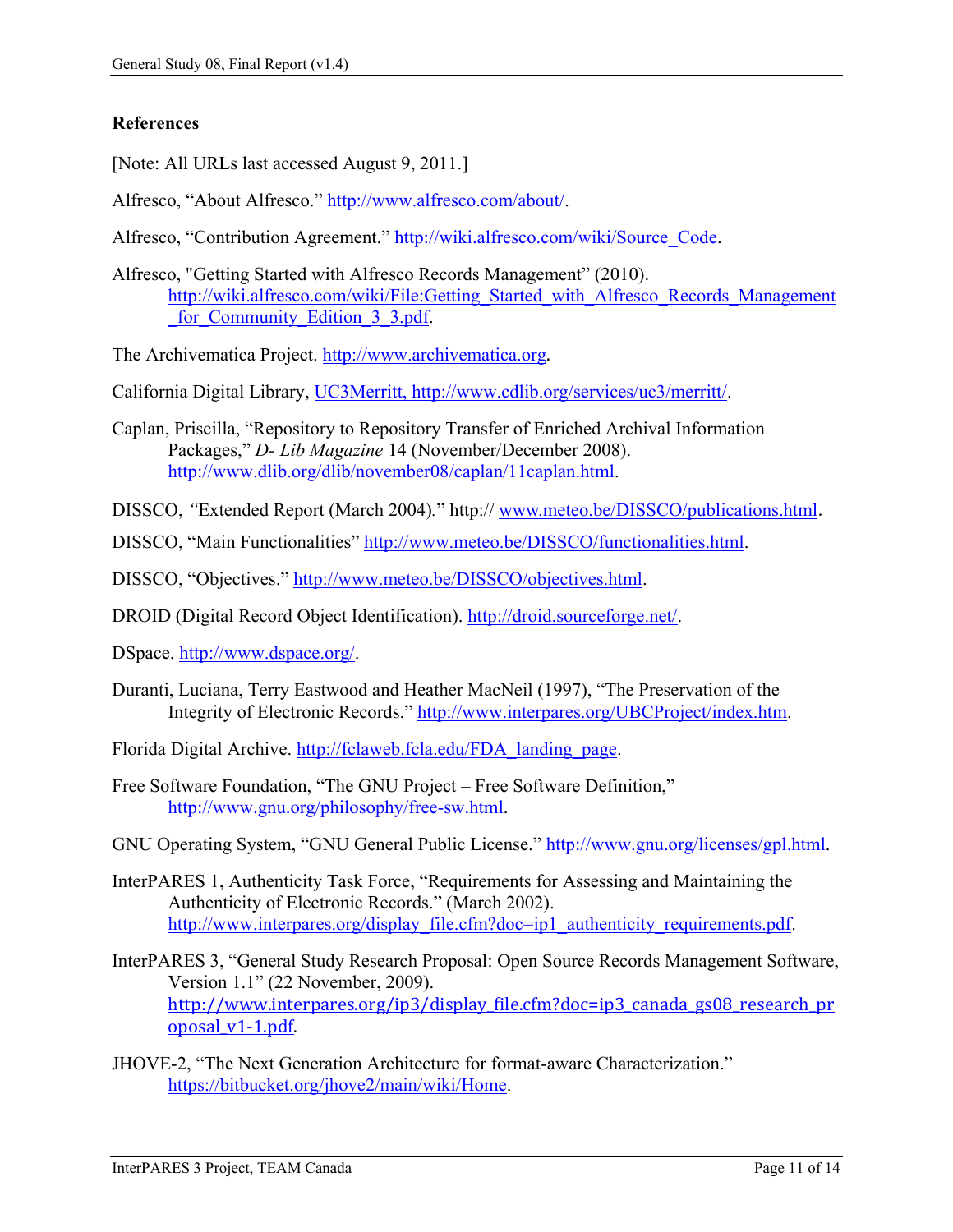KnowledgeTree, "About KnowledgeTree." [http://knowledgetree.com/company.](http://knowledgetree.com/company)

KnowledgeTree "Compare Products." [http://www.knowledgetree.org/Compare\\_Products.](http://www.knowledgetree.org/Compare_Products)

- Library of Congress, "Library of Congress Explores Ways to Release Open Source Software" (January 2010). http://www.digitalpreservation.gov/news/2010/20100114news article open source.html.
- National Archives of Australia, "Tools for Digital Preservation." [http://www.naa.gov.au/records-management/preserve/e-preservation/at-](http://www.naa.gov.au/records-management/preserve/e-preservation/at-NAA/software.aspx)[NAA/software.aspx.](http://www.naa.gov.au/records-management/preserve/e-preservation/at-NAA/software.aspx)
- National Library of New Zealand, Web Curator Tool, [http://www.natlib.govt.nz/services/get](http://www.natlib.govt.nz/services/get-advice/digital-libraries/web-curator-tool)[advice/digital-libraries/web-curator-tool.](http://www.natlib.govt.nz/services/get-advice/digital-libraries/web-curator-tool)
- OpenLOCKSS Project, Glasgow University Library. [http://www.lib.gla.ac.uk/Research/openlockss/index.shtml.](http://www.lib.gla.ac.uk/Research/openlockss/index.shtml)
- Open Source Initiative, "Mission." [http://www.opensource.org/.](http://www.opensource.org/)
- Open Source Initiative, "Licenses." [http://www.opensource.org/licenses/category.](http://www.opensource.org/licenses/category)
- "Planetarium, the New Bulletin of the Planets Programme" (December 2009). [http://www.planets-project.eu/publications.](http://www.planets-project.eu/publications)
- The Linux Foundation, "Licensing 101 for Open source Projects Pick a License." [http://www.linux.com/news/biz-os/legal/28138-licensing-101-for-open-source-projects](http://www.linux.com/news/biz-os/legal/28138-licensing-101-for-open-source-projects-pick-a-license)[pick-a-license.](http://www.linux.com/news/biz-os/legal/28138-licensing-101-for-open-source-projects-pick-a-license)
- The National Archives, "PRONOM: The Technical Registry." [http://www.nationalarchives.gov.uk/PRONOM/Default.aspx.](http://www.nationalarchives.gov.uk/PRONOM/Default.aspx)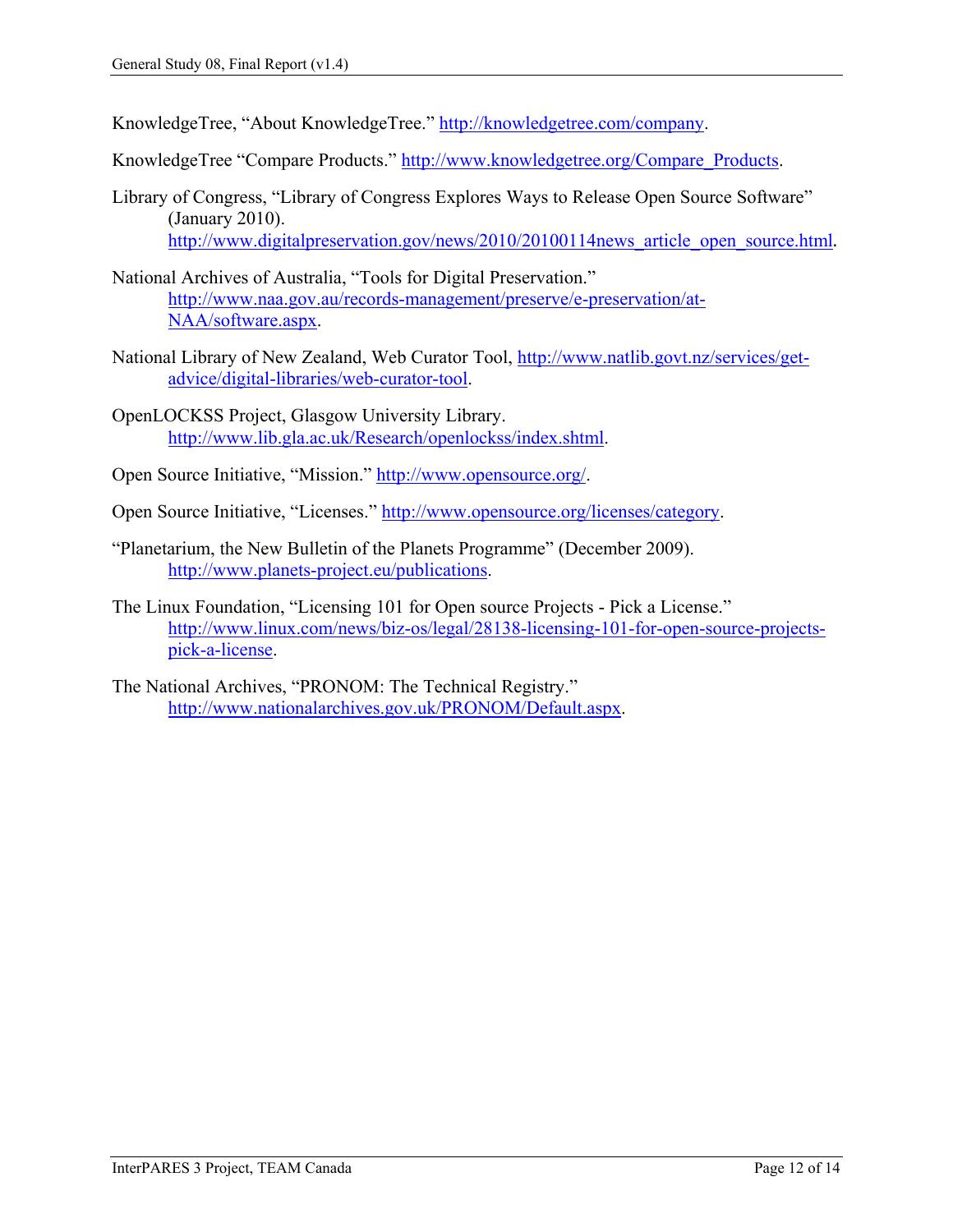# <span id="page-15-0"></span>**Appendix 1: The Open Source Definition**<sup>31</sup>

# **Introduction**

Open source doesn't just mean access to the source code. The distribution terms of open-source software must comply with the following criteria:

# **1. Free Redistribution**

The license shall not restrict any party from selling or giving away the software as a component of an aggregate software distribution containing programs from several different sources. The license shall not require a royalty or other fee for such sale.

# **2. Source Code**

The program must include source code, and must allow distribution in source code as well as compiled form. Where some form of a product is not distributed with source code, there must be a well-publicized means of obtaining the source code for no more than a reasonable reproduction cost preferably, downloading via the Internet without charge. The source code must be the preferred form in which a programmer would modify the program. Deliberately obfuscated source code is not allowed. Intermediate forms such as the output of a preprocessor or translator are not allowed.

## **3. Derived Works**

The license must allow modifications and derived works, and must allow them to be distributed under the same terms as the license of the original software.

## **4. Integrity of The Author's Source Code**

The license may restrict source-code from being distributed in modified form *only* if the license allows the distribution of "patch files" with the source code for the purpose of modifying the program at build time. The license must explicitly permit distribution of software built from modified source code. The license may require derived works to carry a different name or version number from the original software.

## **5. No Discrimination Against Persons or Groups**

The license must not discriminate against any person or group of persons.

## **6. No Discrimination Against Fields of Endeavor**

The license must not restrict anyone from making use of the program in a specific field of

<sup>&</sup>lt;sup>31</sup> Open Source Initiative, "Open Source Definition," available at [http://www.opensource.org/docs/osd.](http://www.opensource.org/docs/osd)